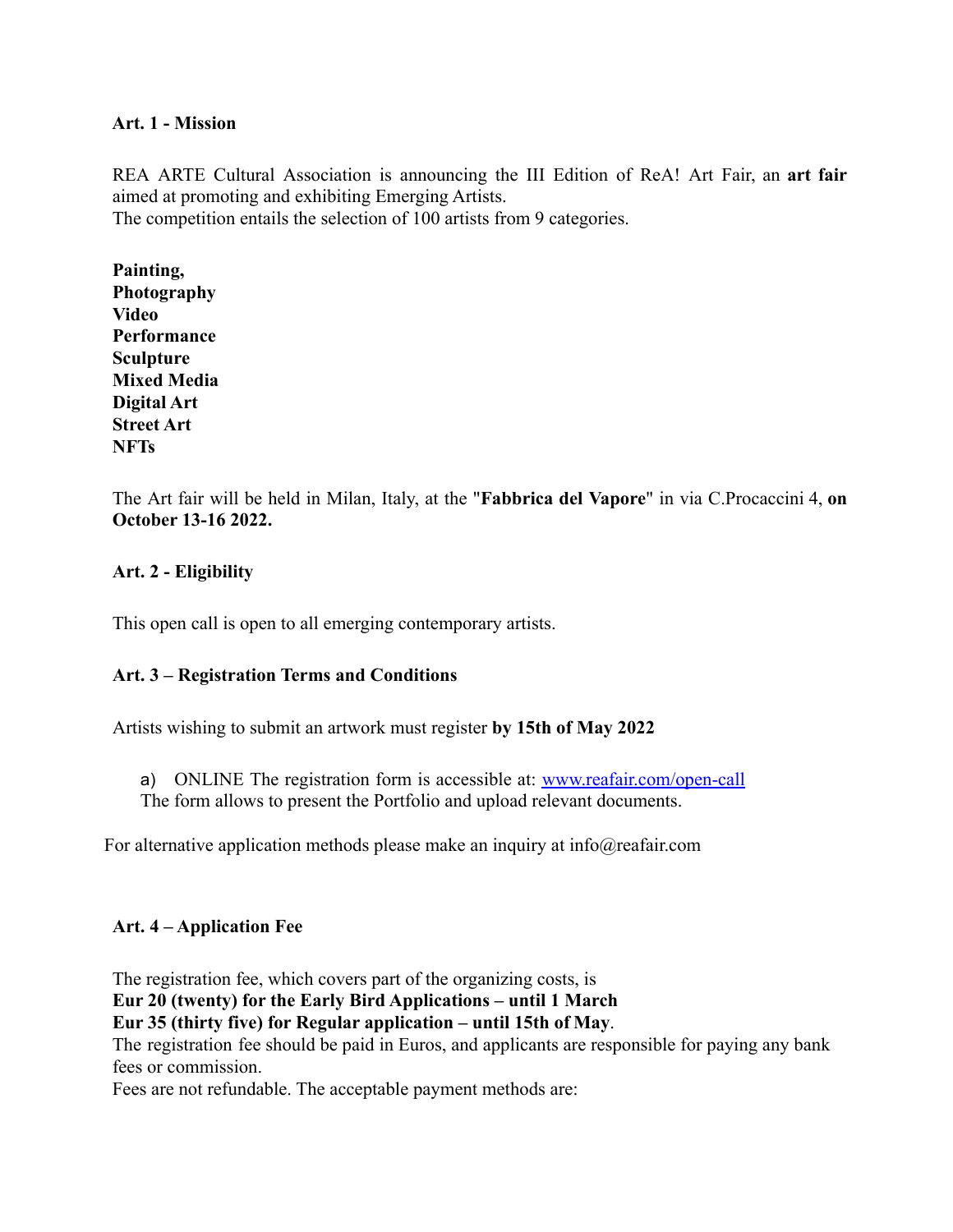- **Online by credit card** via PayPal on [www.reafair.com/open-call](http://www.reafair.com/open-call) (if the card is not registered in the artist's name, please write both the name of the holder and the name of the artist at [info@reafair.com\)](mailto:info@reafair.com)

[For Bank transfers please send an email for Application inquiry to info@reafair.com](mailto:info@reafair.com)

- **Bank transfer** to: REA ARTE with the reference "Open Call" and artist's details. Bank details: BPER Banca, filiale di Milano, ITALY IBAN IT85M0538701615000042206513

### **Art. 5 - Images**

Works of art entered in the Art Fair categories will be published online on the REA website and social media channels. At no additional cost, each artist will have a personal page featuring the artwork in the contest, and up to three other artworks that complement it along with descriptions.

### **Art. 6 – Selection**

A seven-member curatorial panel will select the works and participating artists. After the initial short-listing of the submissions, selected artists will be asked to deliver their original artworks to be included in the exhibition.

In case of selection, the artists will not be able to submit their applications for the next three editions of the fair.

All transportation costs (delivery of the artwork to the Organization premises and its return to the artist) shall be covered by the participants.

## **Art. 7 - Deadlines**

Registration Early Bird Deadline – **1st of March 2022** Registration Deadline – **15th of May 2022**

Announcement of the 100 selected finalists - 1**st June 2022**

Art Fair - **from 13th October to 16th October 2022**

Opening Ceremony - **Thursday 13th of October 2022**